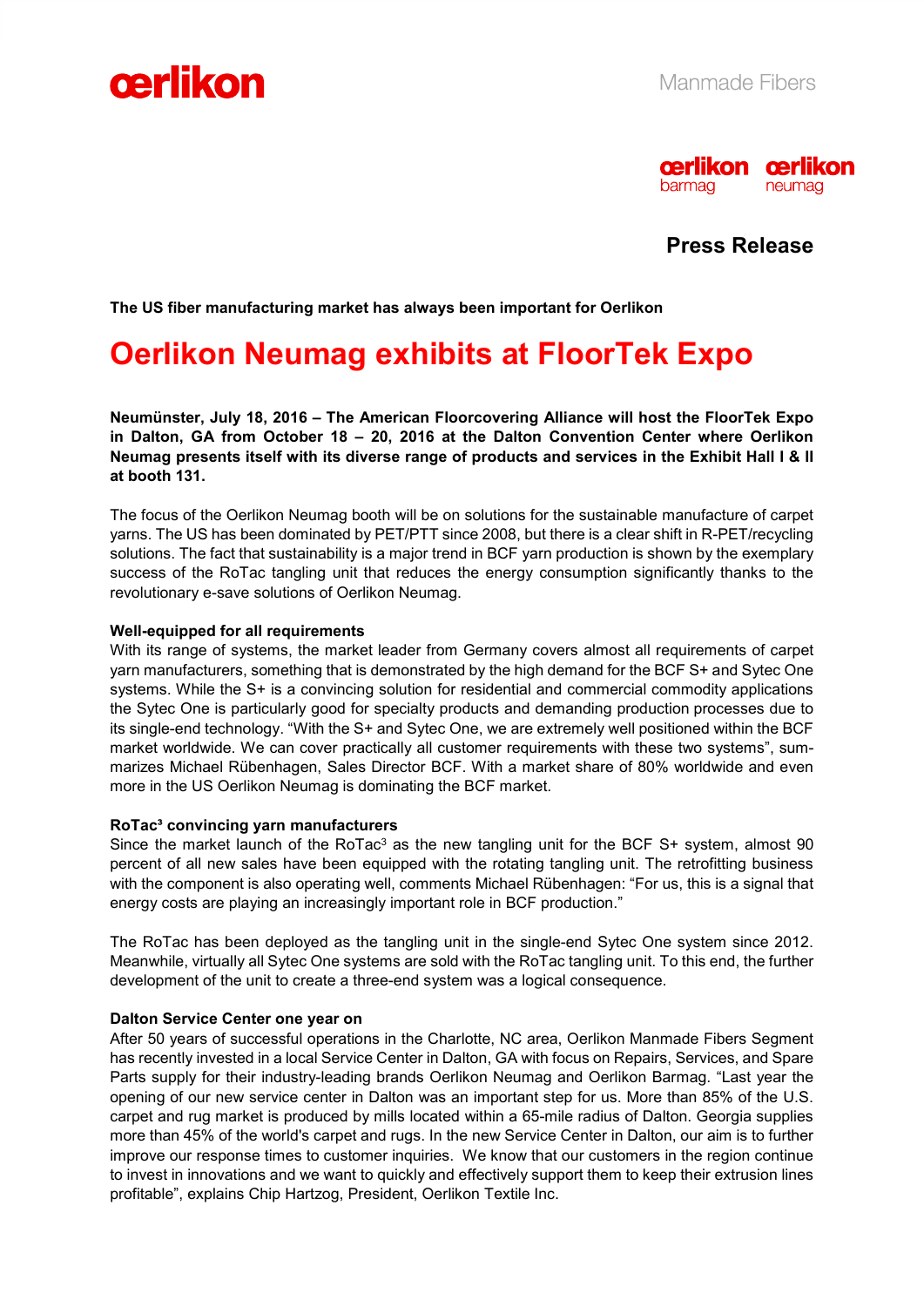

Oerlikon offers on-site technical services, local parts pick-up and delivery, and competent customer support and advisory services. The newest Oerlikon Neumag extrusion lines like S+, Sytec One, and S5 continue to set the benchmark for quality and value. Oerlikon Dalton Service Center is located at 3012 N. Dug Gap Rd. SW and can be reached at (706) 259-9970.

#### 588 words



**Caption: BCF S+ with the RoTac<sup>3</sup> tangling unit.** 

### **For further information:**

André Wissenberg Marketing and Corporate Communications Tel. +49 2191 67 2331 Fax +49 2191 67 1313 andre.wissenberg@oerlikon.com

Rickey Steele Marketing and Corporate Communications Tel. +49 4321 305 579 Fax +49 4321 305 368 rickey.steele@oerlikon.com

#### **About Oerlikon**

Oerlikon (SIX: OERL) is a leading, globally-active technology group with a clear strategy to develop into a leading provider of surface solutions, state-of-the-art materials and materials processing. The group invests in value-generating technologies, with which customers can be supplied with lighter and more durable materials that increase performance, improve efficiency and reduce the use of scarce resources. As a Swiss company with a history stretching back more than 100 years, Oerlikon and its in excess of 13,500 employees are present at more than 170 sites in 37 different countries. In 2015, sales totaled CHF 2.7 billion. The company, which invested CHF 103 million in research and development in 2015, employees more than 1,350 specialists for developing innovative and customer-oriented products and services.

For further information: www.oerlikon.com

#### **About the Oerlikon Manmade Fibers segment**

With its Oerlikon Barmag and Oerlikon Neumag brands, Oerlikon Manmade Fibers segment is the world market leader for manmade fiber filament spinning systems, texturing machines, BCF systems, staple fiber systems and artificial turf systems and – as a service provider – offers engineering solutions for the entire textile value added chain. As a future oriented company, the research and development at this division of the Oerlikon Group is driven by energy-efficiency and sustainable technologies. With the expansion of the product range to include polycondensation systems and their key components, the company now caters to the entire process – from the monomer all the way through to the textured yarn. The primary Oerlikon Barmag markets are in Asia, and – for Oerlikon Neumag – in the USA, Turkey and